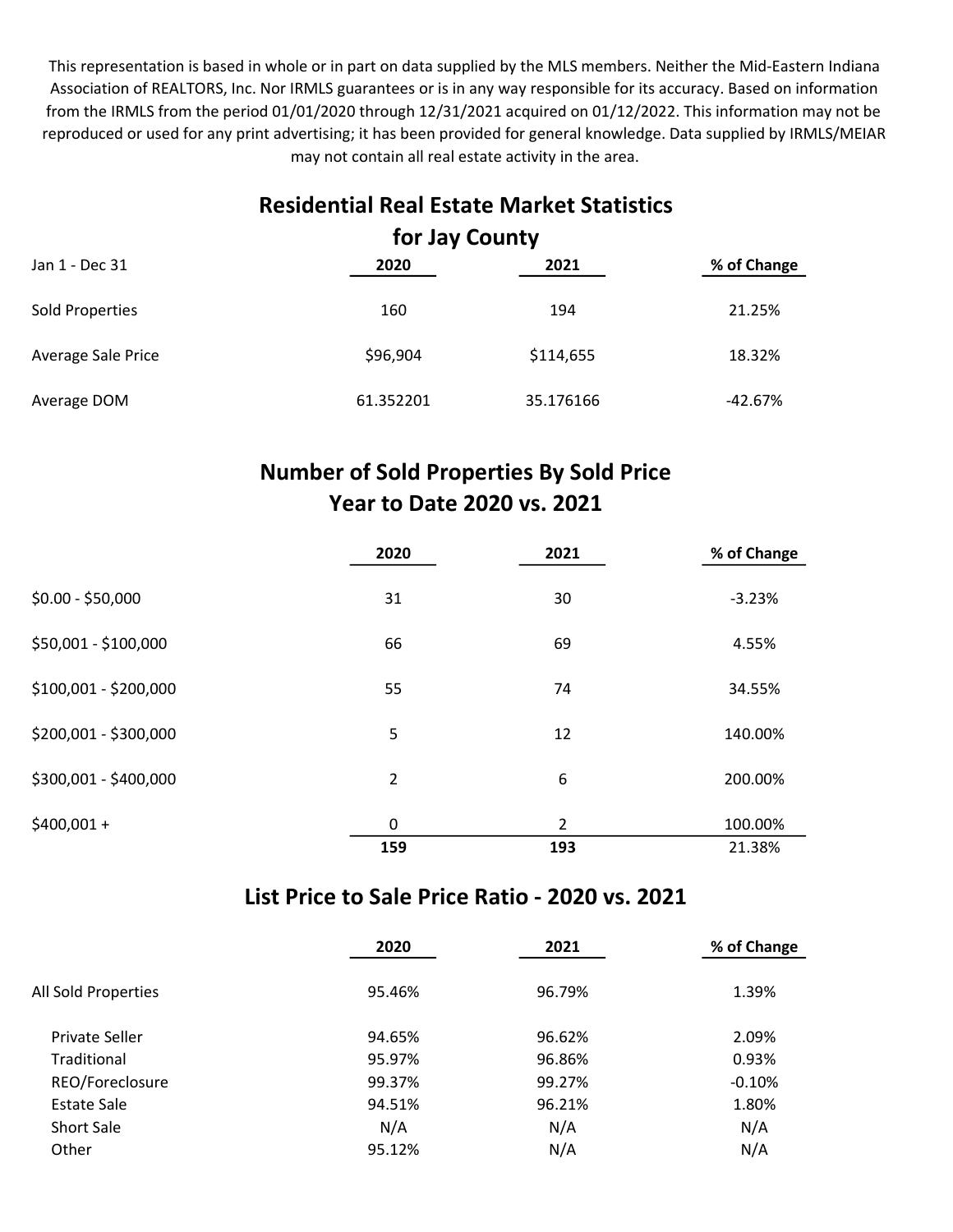## for Jay County Residential Real Estate Market Statistics

| Jan 1 - Dec 31                | 2020           | % of Market | 2021      | % of Market | % Change  |
|-------------------------------|----------------|-------------|-----------|-------------|-----------|
|                               |                |             |           |             |           |
| <b>Sold Properties</b>        | 160            |             | 194       |             | 21.25%    |
| <b>Private Seller</b>         | 67             | 41.88%      | 79        | 40.72%      | 17.91%    |
| Traditional                   | 76             | 47.50%      | 101       | 52.06%      | 32.89%    |
| REO/Foreclosure               | 11             | 6.88%       | 7         | 3.61%       | -36.36%   |
| <b>Estate Sale</b>            | 4              | 2.50%       | 6         | 3.09%       | 50.00%    |
| <b>Short Sale</b>             | 0              | 0.00%       | 0         | 0.00%       | 0.00%     |
| Other                         | $\overline{2}$ | 1.25%       | 1         | 0.52%       | $-50.00%$ |
|                               | 2020           |             | 2021      |             | % Change  |
| <b>Average Sales Price</b>    | \$96,904       |             | \$114,655 |             | 18.32%    |
| <b>Private Seller</b>         | \$94,309       |             | \$101,905 |             | 8.06%     |
| Traditional                   | \$108,896      |             | \$130,568 |             | 19.90%    |
| REO/Foreclosure               | \$35,229       |             | \$44,800  |             | 27.17%    |
| <b>Estate Sale</b>            | \$87,375       |             | \$96,167  |             | 10.06%    |
| <b>Short Sale</b>             | N/A            |             | N/A       |             | #VALUE!   |
| Other                         | \$76,000       |             | N/A       |             | #VALUE!   |
| <b>Average Days on Market</b> | 2020           |             | 2021      |             | % Change  |
| <b>Private Seller</b>         | 65.58          |             | 44.81     |             | $-31.67%$ |
| Traditional                   | 59.22          |             | 28.31     |             | $-52.20%$ |
| REO/Foreclosure               | 55.00          |             | 37.857143 |             | $-31.17%$ |
| <b>Estate Sale</b>            | 11.00          |             | 20.83     |             | 89.39%    |
| <b>Short Sale</b>             | N/A            |             | N/A       |             | #VALUE!   |
| Other                         | 211.00         |             | N/A       |             | #VALUE!   |